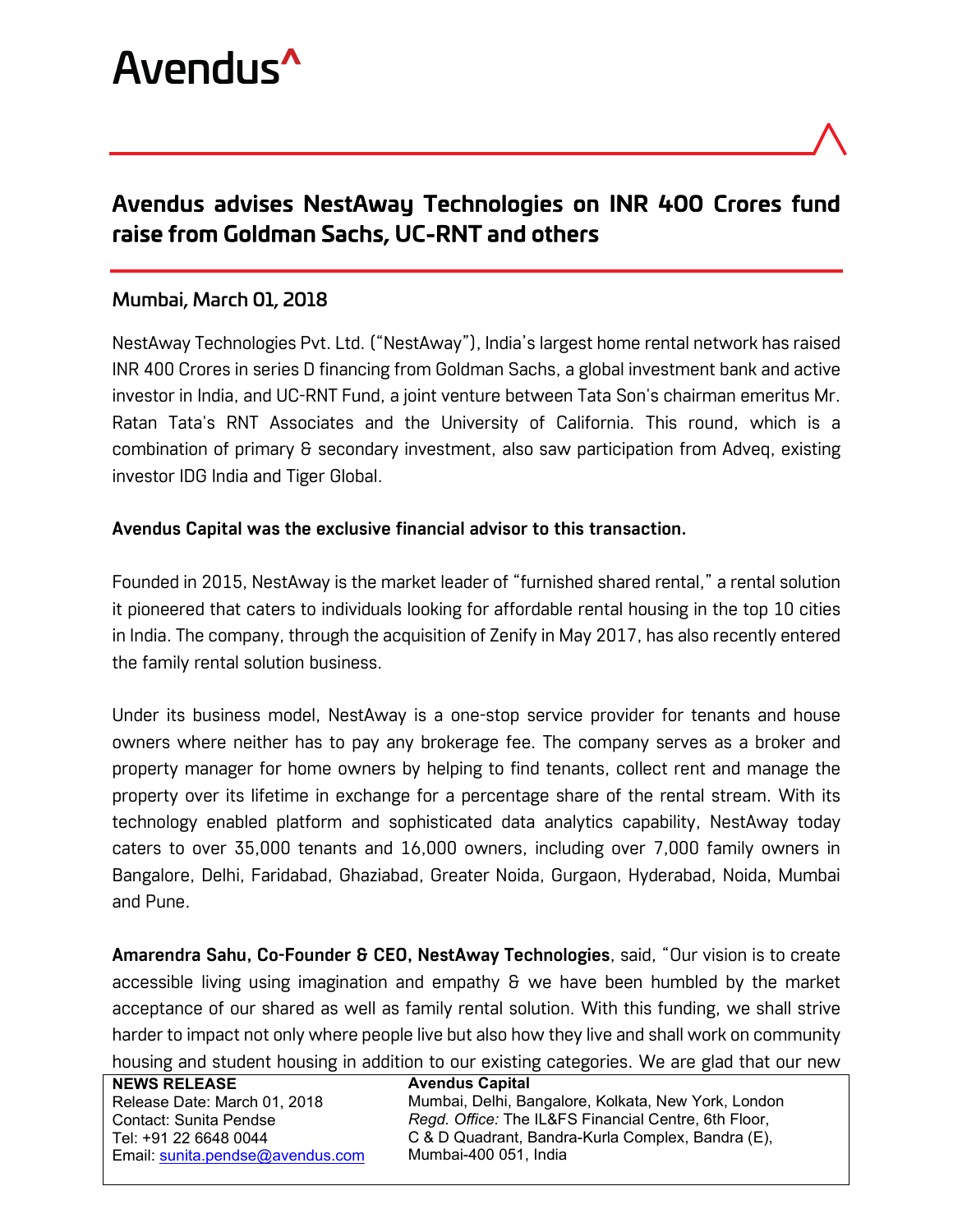partners in this journey share our vision and passion to create unique living infrastructure in this country using design and technology."

**Niladri Mukhopadhyay, Managing Director at Goldman Sachs**, said, "NestAway is at the forefront of using technology and a hands-on, customer-centric approach to solving complex housing market in India's largest cities. We look forward to partnering with them to bring greater levels of convenience, transparency and service to both home-owners and homerenters throughout India."

Commenting on the transaction, **Neeraj Shrimali, Director at Avendus Capital**, said "We believe NestAway has built a fundamentally strong business and continues to innovate, setting new benchmarks for this segment. Partnering with Goldman Sachs & UC-RNT will further strengthen NestAway's leadership in the massive home rental space., This transaction is testament to the potential of this industry and the unique business that Amar and team have built, underlying the fact that players with differentiated propositions create superior customer and stakeholder value."

Unlike western markets, managed lease service (popularly referred to as MLS) is absent in India, which causes challenges for owners, especially for non-resident Indians (NRIs) to remotely manage their rental properties. According to the latest Census, around a million homes remained locked as owners could not find an easy and seamless way to rent their homes. While listing sites, provide listings and lead generation services to owners, there is no organized service provider who also provides lead generation, closure and property management services. NestAway provides all three together under a single brand.

As part of its rental solution, NestAway offers structure and content insurance of up to Rs 1 crore to every owner which protects them against tenancy linked damages to the property. Nestaway also provides legal assistance to owners and tenants by adopting a standard rental contract and attention to disputes during the course of rental, a tailored service which is differentiated from what is available in developed markets. The company has recently introduced "One by NestAway," a community housing rental solution aimed at catering to a group of like-minded people wanting to stay together. From this academic year onwards, it also plans to foray into student housing starting from Delhi north campus and Pune.

## **About NestAway Technologies Pvt. Ltd.**

NestAway Technologies Pvt Ltd. is largest home rental network in India. The company helps urban migrants in finding rental homes of their choice in cities using design and technology.